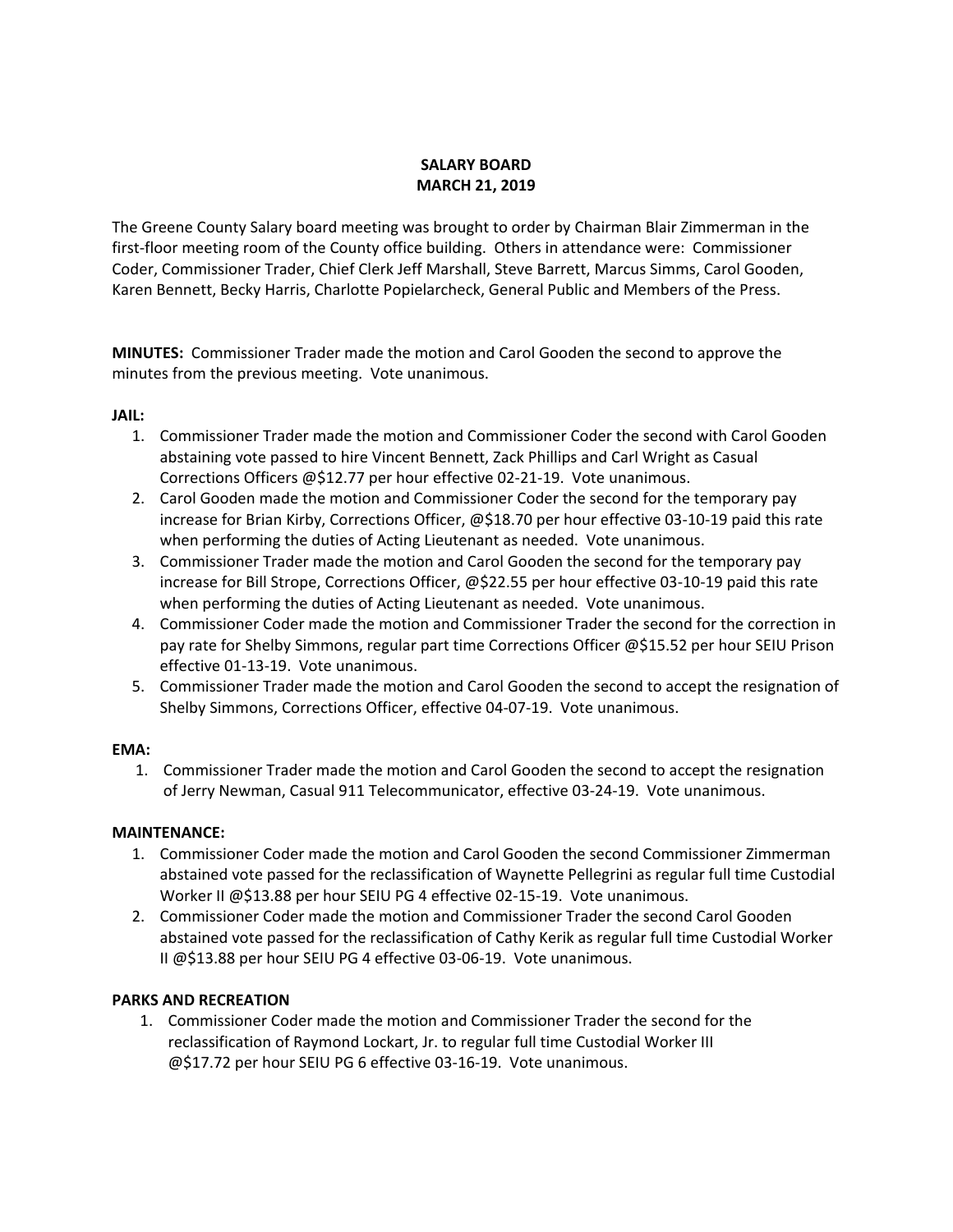## **TAX ASSESSMENT:**

- 1. Commissioner Trader made the motion and Carol Gooden the second to remove from payroll, Pam Blaker, effective 03‐11‐19. Vote unanimous.
- 2. Commissioner Trader made the motion and Commissioner Coder the second to hire John Jacobs as Casual Assessment Appeal Board member @\$14.00 per hour effective 04‐01‐19. Vote unanimous.

# **SHERIFF:**

- 1. Carol Gooden made the motion and Commissioner Trader the second to remove Brian Tennant, Sheriff, from payroll effective 02‐28‐19. Vote unanimous.
- 2. Commissioner Coder made the motion and Commissioner Trader the second for the promotion of Marcus Simms to Acting Sheriff @\$47,937.50 per year effective 03‐04‐19. Vote unanimous.
- 3. Marcus Simms made the motion and Commissioner Trader the second to hire Tony Gismondi as a regular full time Chief Deputy Sheriff @\$41,384.68 per year MG PG 9 exempt effective 03‐19‐ 19. Vote unanimous.
- 4. Marcus Simms made the motion and Carol Gooden the second to eliminate the position of Captain effective 03‐06‐19. Vote unanimous.
- 5. Marcus Simms made the motion and Carol Gooden the second to hire Benjamin Ciero as a Casual Sheriff Deputy @\$12.00 per hour effective 03‐12‐19. Vote unanimous.
- 6. Marcus Simms made the motion and Commissioner Trader the second for the promotion of Amanda Stauffer as regular full time Working Supervisor III/Sergeant @\$19.09 per hour SEIU PG 15 effective 03‐18‐19. Vote unanimous.
- 7. Marcus Simms made the motion and Commissioner Coder the second for the promotion of Marshall Simmons as regular full time Working Supervisor III/Sergeant @\$20.28 per hour SEIU PG 15 effective 03‐18‐19. Vote unanimous.

## **HUMAN SERVICES:**

- 1. Commissioner Trader made the motion and Commissioner Coder the second for the transfer of Terry Hoyle as regular full time BSU Program Coordinator II @\$20.74 per hour UMWA HS/CYS effective 03‐25‐19. Vote unanimous.
- 2. Carol Gooden made the motion and Commissioner Trader the second for the end of temporary pay increase for Tracie Sypin, Prevention Specialist, change pay rate to \$25.82 per hour UMWA HS/CYS effective 03‐25‐19 due to end of temporary additional job duties. Vote unanimous.
- 3. Commissioner Trader made the motion and Carol Gooden the second to accept the resignation of Kirstin Howes, High Fidelity Youth Support Partner, effective 03‐19‐19. Vote unanimous.

# **CYS:**

- 1. Commissioner Trader made the motion and Carol Gooden the second for the rehire of Glenn Perry as regular full time County Caseworker II @\$21.72 per hour UMWA HS/CYS effective 03‐11‐ 19. Vote unanimous.
- 2. Carol Gooden made the motion and Commissioner Trader the second to hire Michelle Daff as a regular full time County Caseworker I @\$18.80 per hour UMWA HS/CYS effective 03‐11‐19. Vote unanimous.
- 3. Commissioner Trader made the motion and Carol Gooden the second for the rehire of Siara Johnson as temporary part time Fiscal Officer @\$27.50 per hour effective 03‐12‐19 to assist with completing the annual needs‐based budget. Vote unanimous.